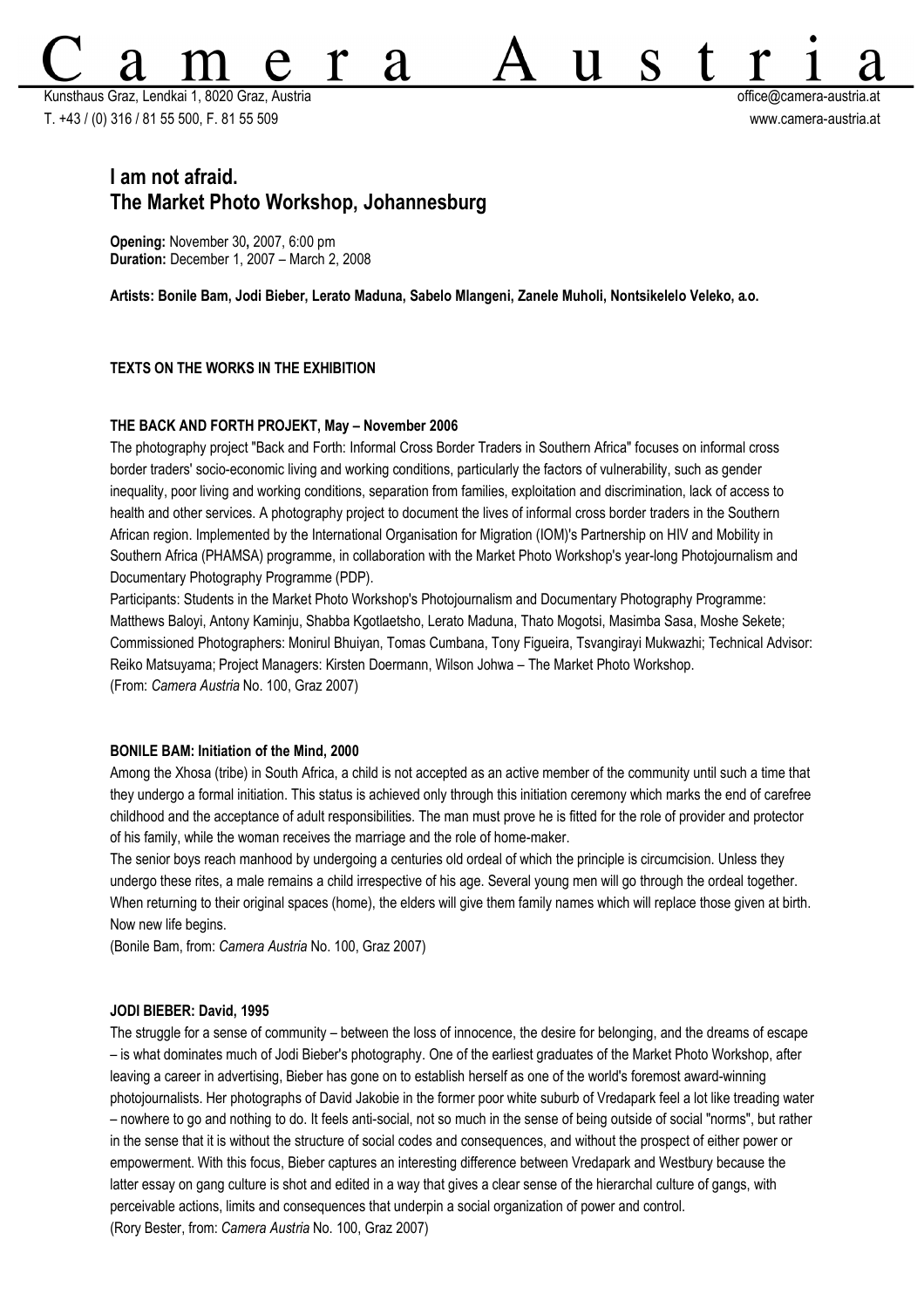### **LERATO MADUNA: Diski 9/9 – Us and the Ball, 2007**

In most South African townships, to be a soccer player all you need is a brick for a goal post or "pole" and a ball; a few kids from the neighbourhood – boys or girls – and a space to showcase the skill whether it be at a dilapidated basketball court, a cleared dump-yard, a dusty veld or simply the streets. There's no way mama will let you play in your school shoes, they are going to have to see you through the next two years, so the next best thing are your fleshy feet. (…) What I have documented are people and surroundings I know. The kids have been the most open and understanding. Documenting something that is too close to home has been the most challenging aspect of this project. I find myself having to take more than a few steps back. These pictures express my love for the colourful game itself. (Lerato Maduna, from: *Camera Austria* No. 100, Graz 2007)

### **ZANELE MUHOLI: Faces & Phases, 2006 – 2007**

There is a meaning or interplay to "Faces & Phases" and why the project focuses on these two words. I decided to capture images of my community in order to contribute towards a more democratic and representative South African homosexual history. Up until 1994, we as black lesbians were excluded from participating in the creation of a formal queer movement and our voices were missing from the pages of gay publications, while white gay activists directed the movement and wrote about gay issues and struggles. Hence, few of us were present in the forefront, but many operated underground. I embarked on a journey of visual activism to ensure that there is black lesbian visibility, to showcase our existence and resistance in this democratic society, to present a positive imagery of black lesbians.

(Zanele Muholi, from: *Camera Austria* No. 100, Graz 2007)

#### **SABELO MLANGENI: Invisible Women, 2006**

Sabelo Mlangeni's series "Invisible Women" is about a particular instance of night-time invisibility. (…) This body of work documents the 'invisible' women who clean Johannesburg's streets while most of the rest of the city sleeps. There is a ghostly, fleeting quality to Mlangeni's photographs, mostly the effect of low light and blurring, but also the consequences of conditions under which the street sweepers work. The formal qualities of these photographs reinforce the difficulty of their struggle against invisibility and the fragility of their visibility in photographic form and circulation. (Rory Bester, from: *Camera Austria* No. 100, Graz 2007)

**NONTSIKELELO VELEKO: Beauty is in the eye of the beholder, 2003 – 2004; The ones on top won't make it stop!, 2002**

The most vivid celebration of the energy and diversity of one of Africa's largest cities is Lolo Veleko's "Beauty is in the Eye of the Beholder", an ongoing and internationally celebrated project that began in 2003. In this series of observational and constructed portraits of other people's taste for dress and fashion, Veleko carefully rubs over the role of beauty, fashion and the urban in knotting real, invented and imagined identities in Johannesburg's city centre and surrounding townships. This body of work epitomises Veleko's keen social observation and interpretation of cultural environments (that she has also extended to records of urban graffiti as a mode of post-apartheid cultural messaging). (Rory Bester, from: *Camera Austria* No. 100, Graz 2007)

### **THE MPILONHLE MPILONDE (GOOD LIFE, LONG LIFE) PROJEKT, May – June 2006**

The "Mpilonhle Mpilonde" Project by the Market Photo Workshop and the Reproduction Health and Research Unit of the University of the Witwatersrand, Johannesburg, was a reaction to city authorities' denial of the existence of the informal Denver settlements and therefore the delivery of related services. The area includes abandoned factories and informal settlements, surrounding a number of men's hostels originally built for migrant mine workers. The residents live amid high insecurity, frequent shack fires and an HIV infection of 56% among women in the surrounding informal settlements. This photographic participatory project with residents was meant to prove existence and raise awareness of residents' socioeconomic conditions. Residents were given cameras to document their daily routines.